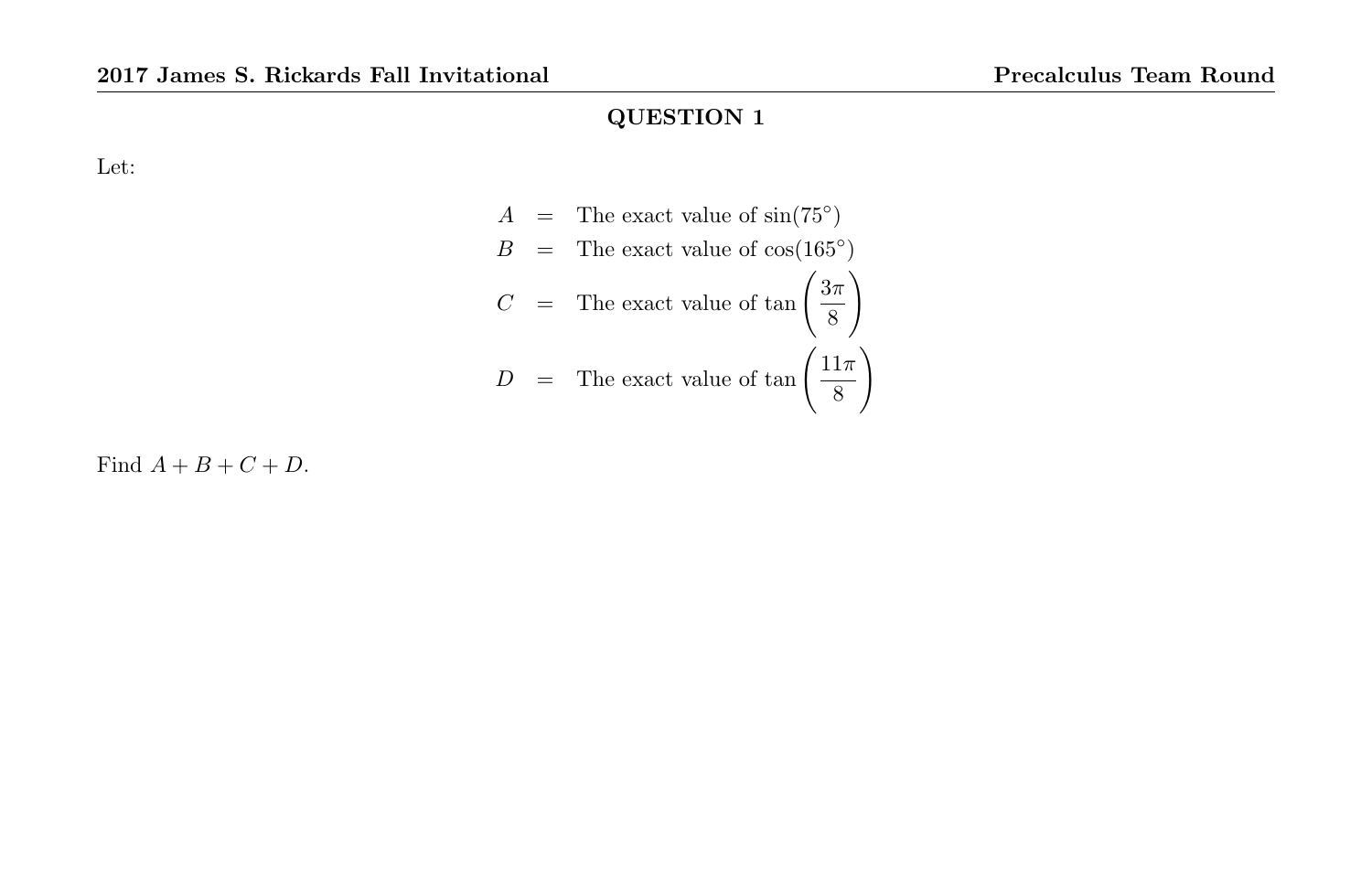Let:

$$
A = \sin(x)\cos^2(x)\tan^2(x)\csc^4(x)\cot^3(x)\sec^2(x)\sin^2(x)\tan(x)
$$
  
\n
$$
B = (\csc(x) - \cot(x))(\csc(x) + \cot(x))
$$
  
\n
$$
C = \frac{\sqrt{2 - 2\cos(2x)}}{2}
$$
  
\n
$$
D = \sin(x)\sin(3x) + \cos(x)\cos(3x)
$$

Find ABCD, in simplest form and in terms of x, assuming  $0 < x < \frac{\pi}{2}$  $\frac{1}{2}$ .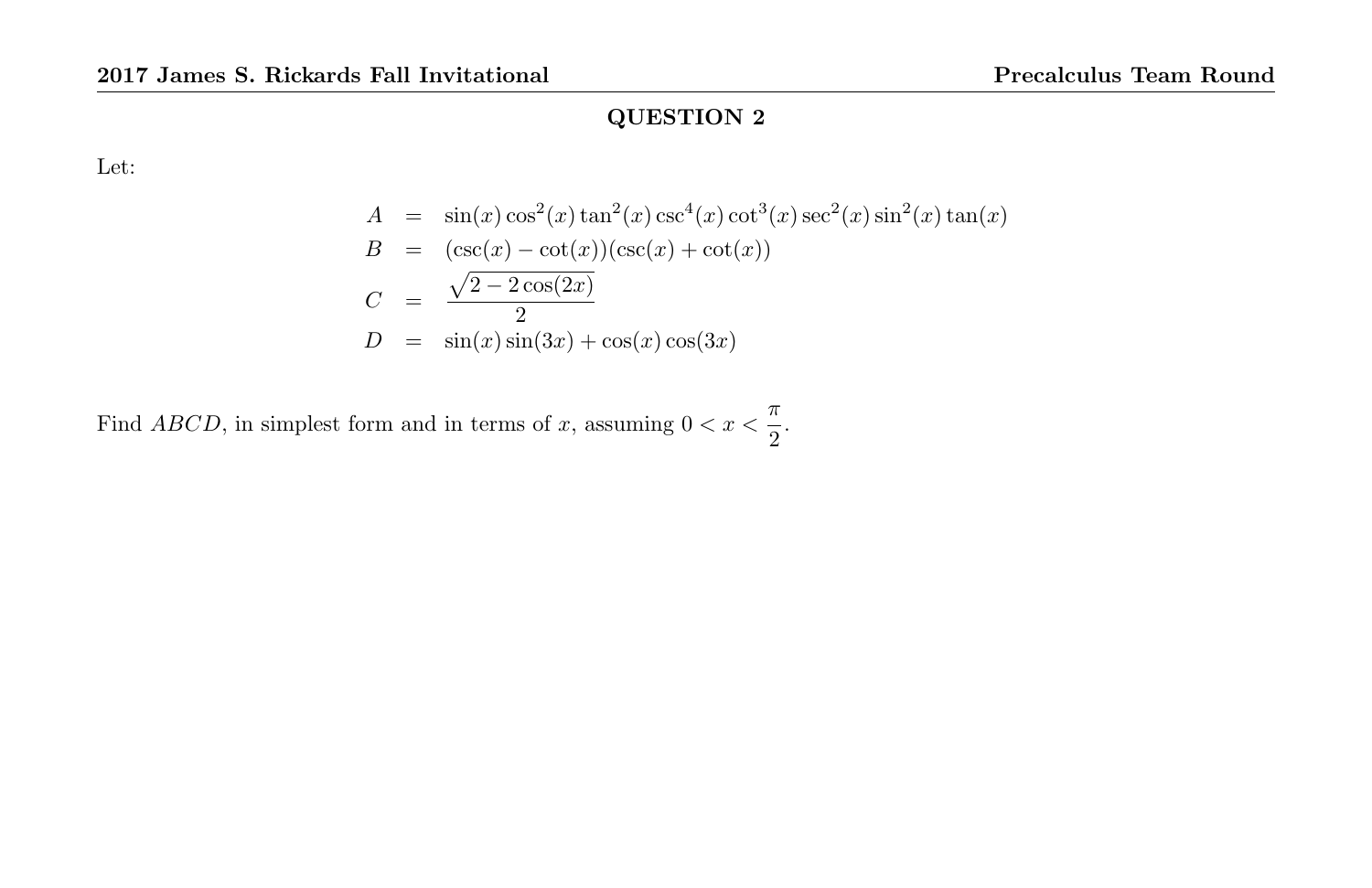Given the polar equation:

$$
r = 2017 \cos(2017\theta)
$$

Let:

- $A =$ The number of petals in the polar graph of this curve
- $B =$  The length of one petal, as measured from the origin to the furthest tip
- $C =$  The number of times the polar graph of this equation intersects the polar graph of  $r = 420$

 $D =$  The distance from the origin to the point where  $\theta = \frac{\pi}{200}$ 2017

Find  $\frac{A}{C} + \frac{B}{D}$  $\frac{D}{D}$ .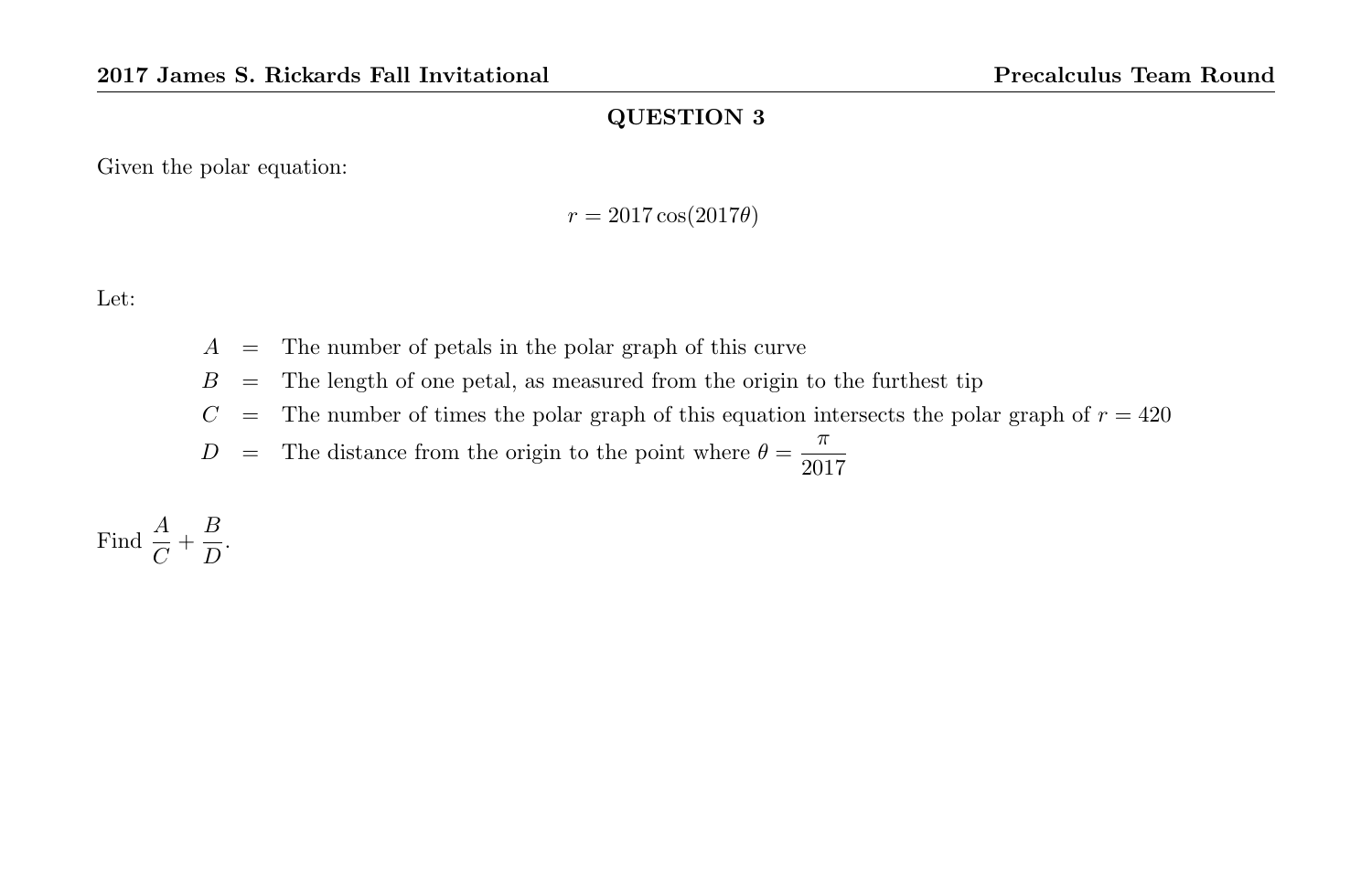Let:

$$
A = \cos(45) + i \sin(45) \n B = \cos(75) + i \sin(75) \n C = \cos(76) - i \sin(76) \n D = \sin(0) + i \cos(0)
$$

Find the argument of *ABCD*, for  $i = \sqrt{-1}$ . Note: All angles are in radians.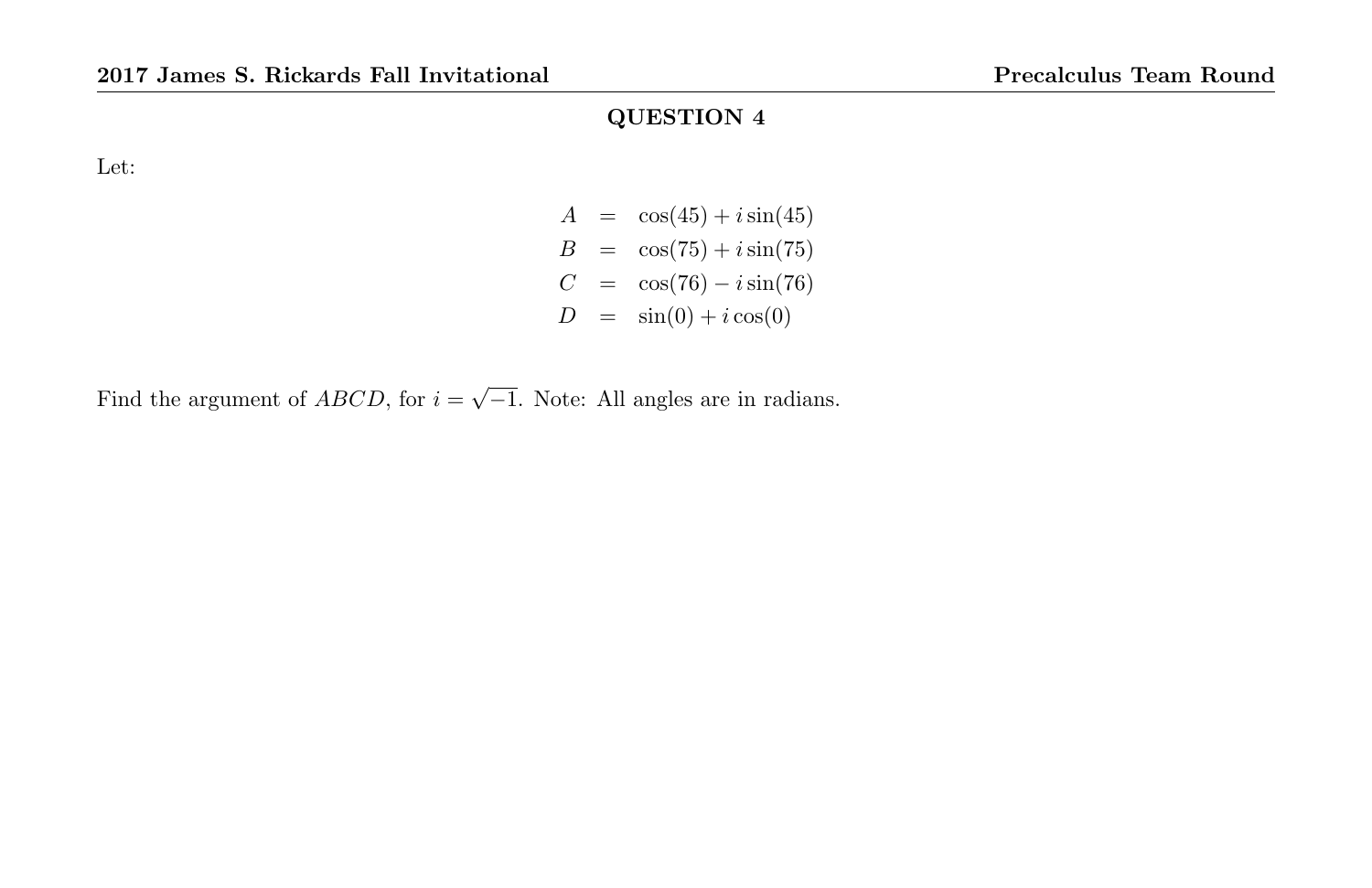Find:

|                                              | 3 | 2 |                                                |
|----------------------------------------------|---|---|------------------------------------------------|
|                                              | 1 | — |                                                |
|                                              | 0 | 4 | $\begin{smallmatrix}1&&1\1&1\end{smallmatrix}$ |
|                                              | 2 | 3 |                                                |
| $\begin{array}{c} 1 \ 2 \ 3 \ 3 \end{array}$ |   |   |                                                |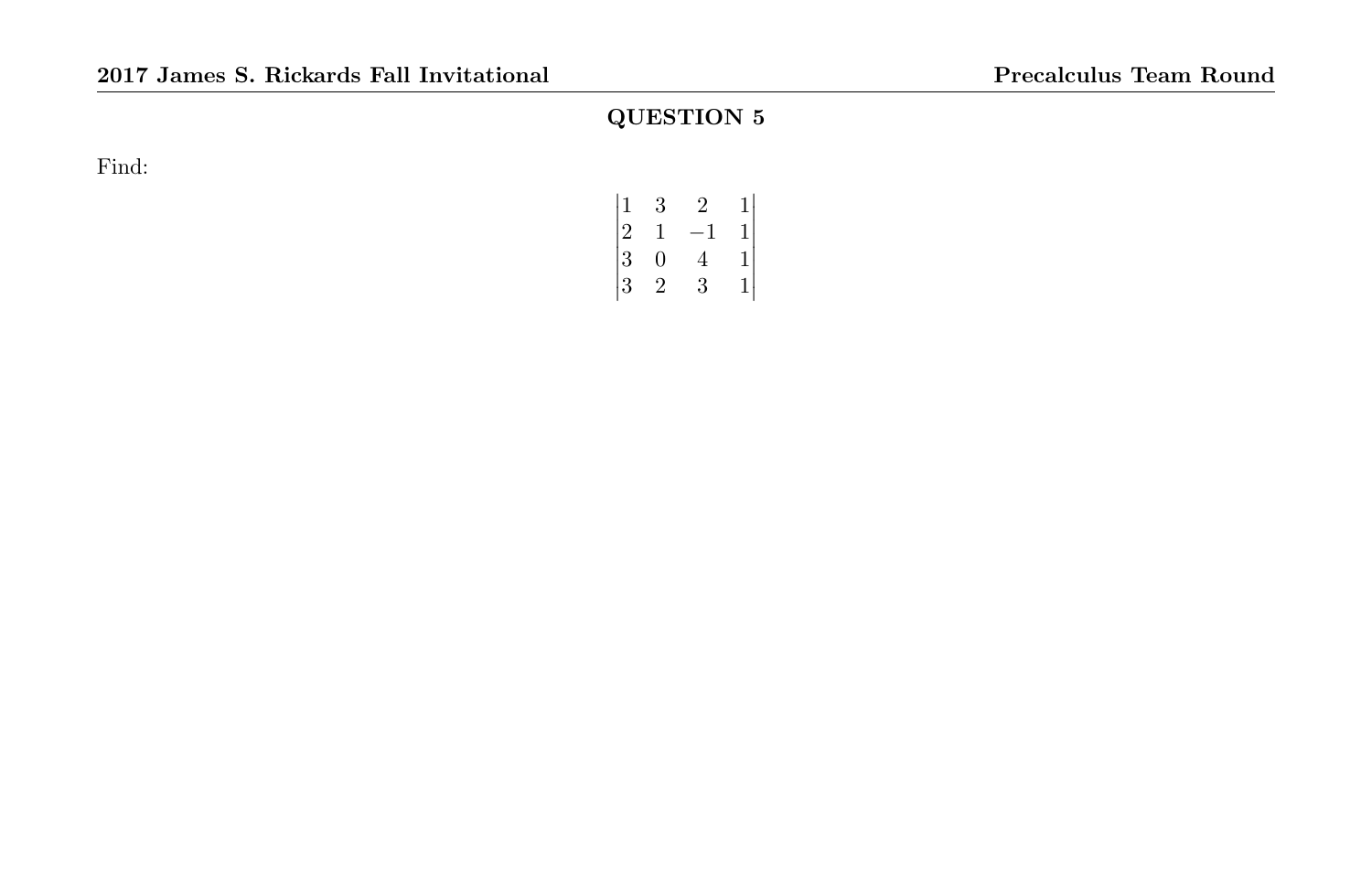For parts  $C \& D$ , choose the most specific name. Let:

$$
A = \text{The eccentricity of the conic given by } \frac{2017}{8 + 16 \sin(\theta)}
$$

- B = The length of the latus rectum of  $x^2 + 9y^2 4x 72y + 139 = 0$
- $C =$  The number of letters in the name of the conic described by the parametric equations  $x = 3 \sec(t) + 1$  $y = 6 \tan(t) + 2$
- $D =$  The number of letters in the name of the conic described by the parametric equations  $x = \sin(t) + 6$  $y = \cos(t) - 9$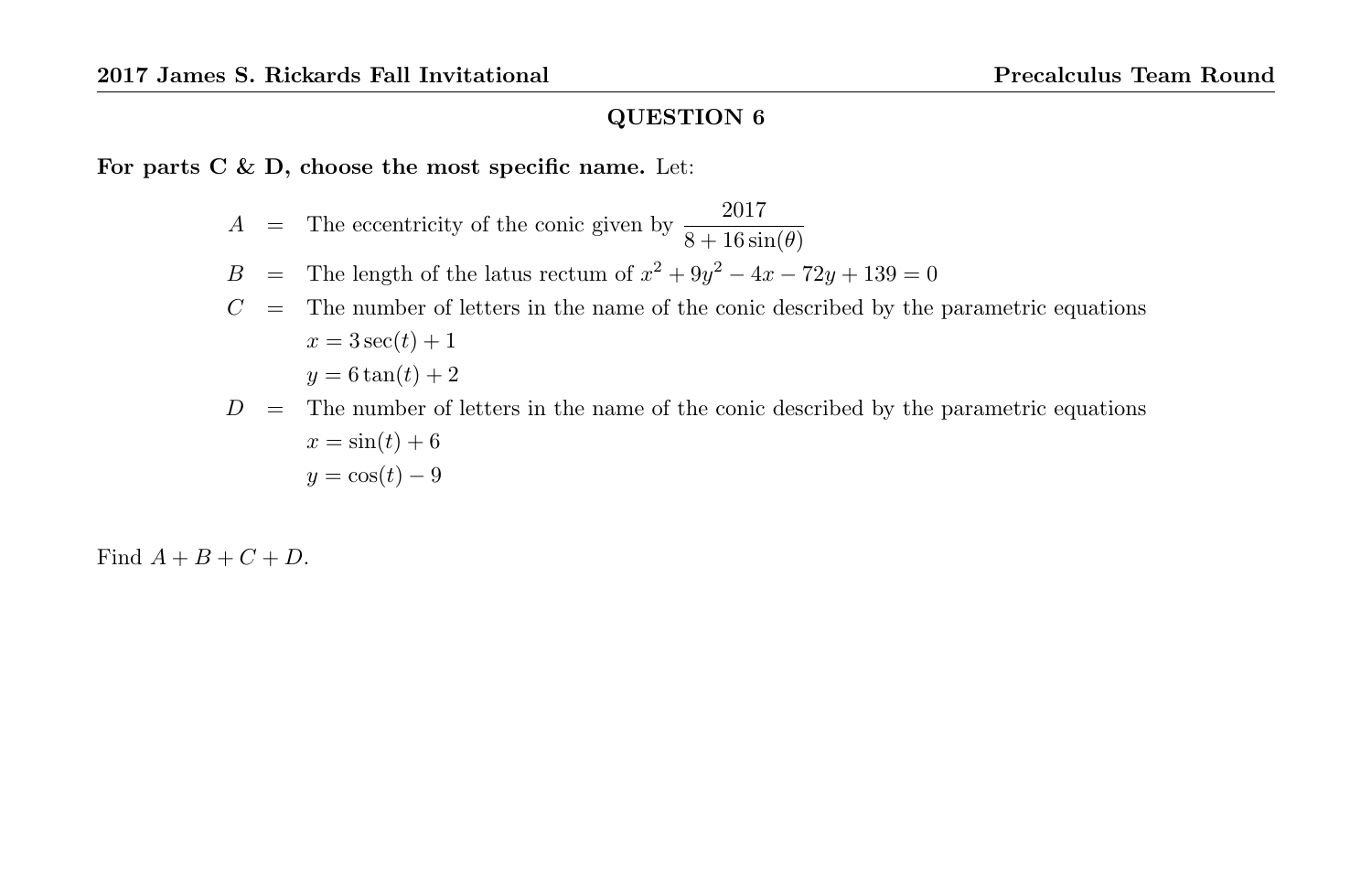Given:

$$
f(x) = x^5 + 6x^4 - 4x^3 + 106x^2 - 5x - 680
$$
;  $f(\sqrt{5}) = 0$  and  $f(-8) = 0$ 

Let:

- $A =$ The number of complex roots
- $B =$  The sum of the real roots
- $C =$  The product of the nonreal roots
- $D =$ The sum of the squares of the real roots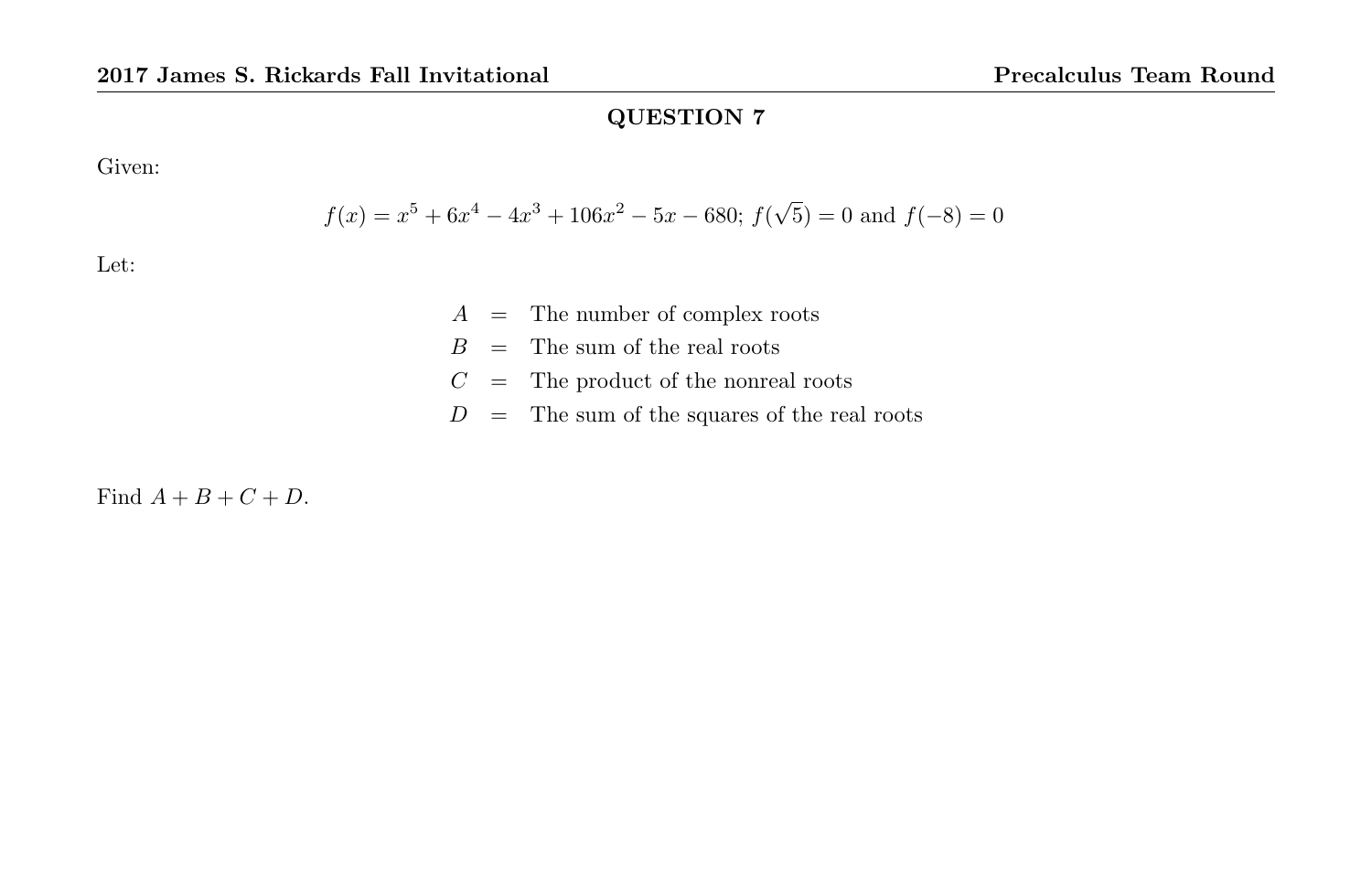Let:

- $A =$  The ratio of a to b if a and b are positive and  $\frac{a}{b} = \frac{a+b}{a}$ a
- $B =$  The length of AB, given that ABC is an isosceles triangle with base angles B and C equal to 36<sup>o</sup> and point D on BC such that  $AD = CD = 2$  (Hint:  $\sin 54^\circ =$ √  $5 + 1$  $\frac{1}{4}$ )

Find  $\frac{A}{B}$ .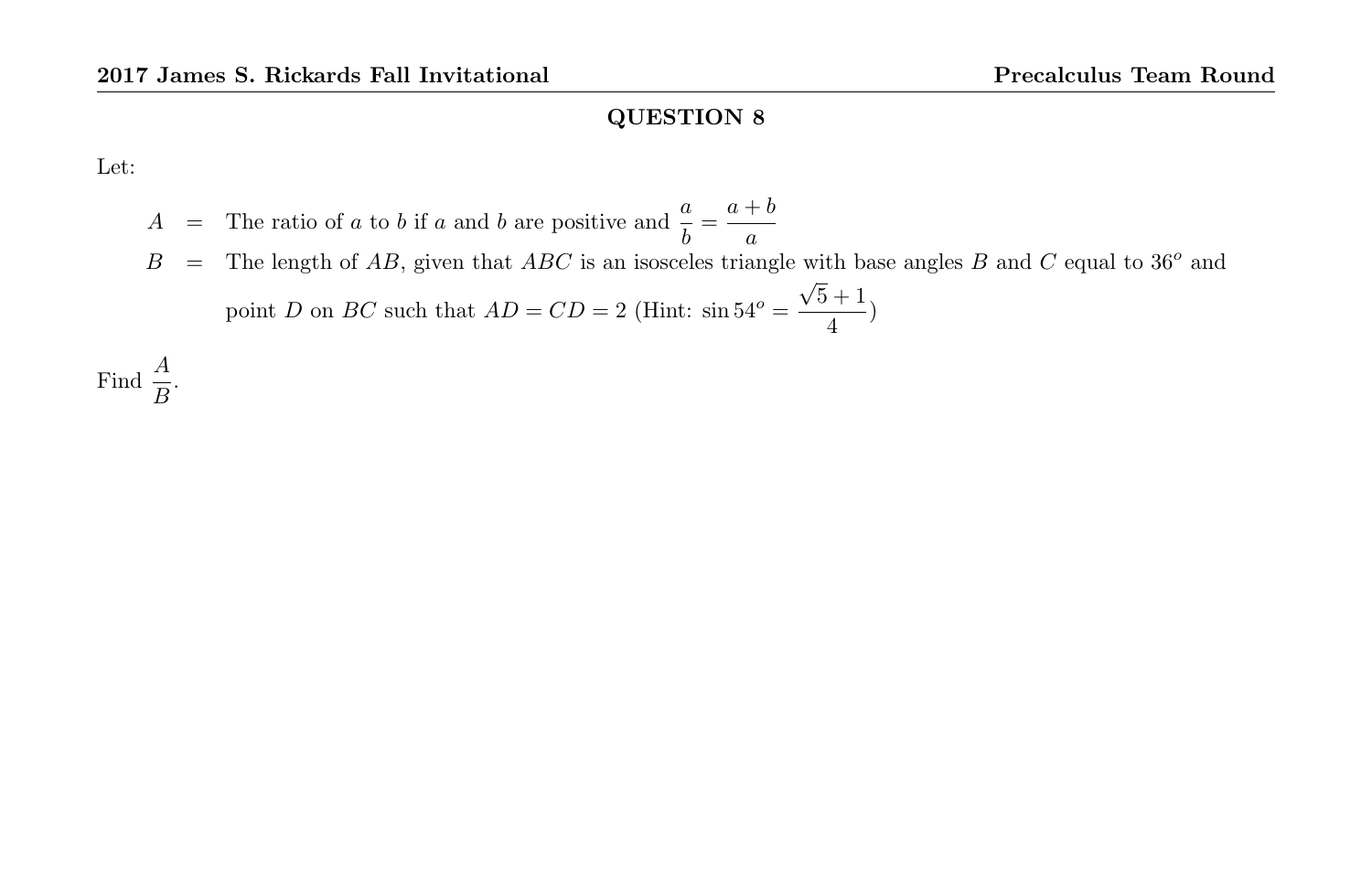Let:

- A = The distance from the point (3,5) to the line  $y = -\frac{3}{4}$  $\frac{3}{4}x + 3$
- B = The distance from the point (12, 16) in rectangular coordinates to the point (15, arctan  $\left(\frac{4}{3}\right)$  $+\frac{\pi}{2}$  $\frac{1}{2})$ in polar coordinates
- $C =$  The shortest distance from the graph  $r = \pi$  to the graph  $-\frac{209}{\pi}$  $\frac{\partial v}{r} = r - 30 \sin \theta$
- $D =$  The x-value of the polar coordinate  $(2\pi, \frac{\pi}{a})$  $\frac{\pi}{6}$ ) in rectangular coordinates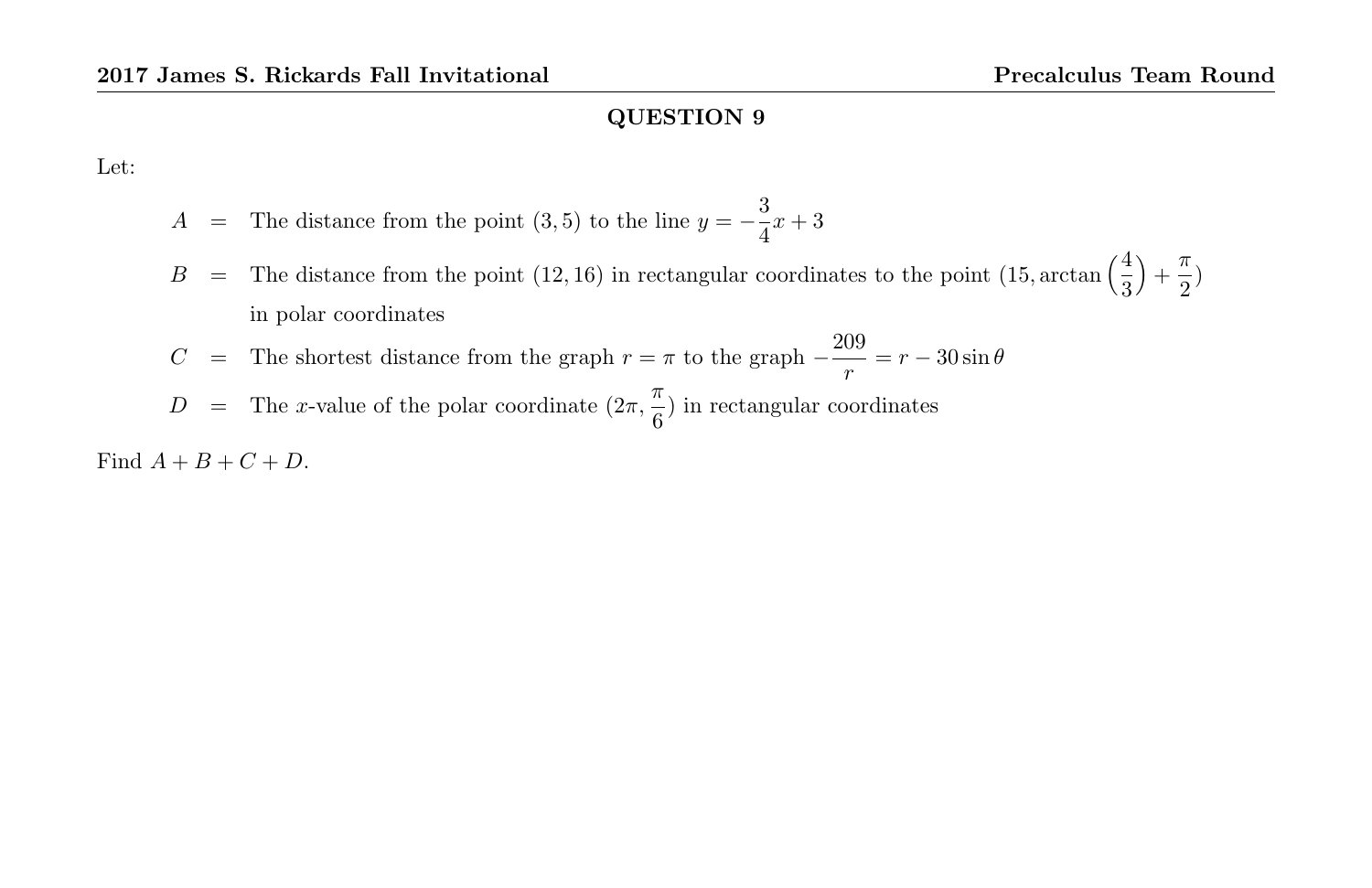Let:

$$
A = \ln(a), \text{ where } a \text{ is the first quadrant root of } x^2 = i
$$
  
\n
$$
B = \ln(b), \text{ where } b \text{ is the root of } x^5 = 1 \text{ with argument within } (0, \frac{\pi}{2})
$$
  
\n
$$
C = \ln(c), \text{ where } c \text{ is the root of } x^8 = 1 \text{ with the 3rd smallest argument}
$$
  
\n
$$
D = \text{The value of } \frac{e^{i\theta} - e^{-i\theta}}{2i}, \text{ expressed in terms of } \theta
$$

Find  $A + B + C + D$ , for  $i = \sqrt{-1}$ .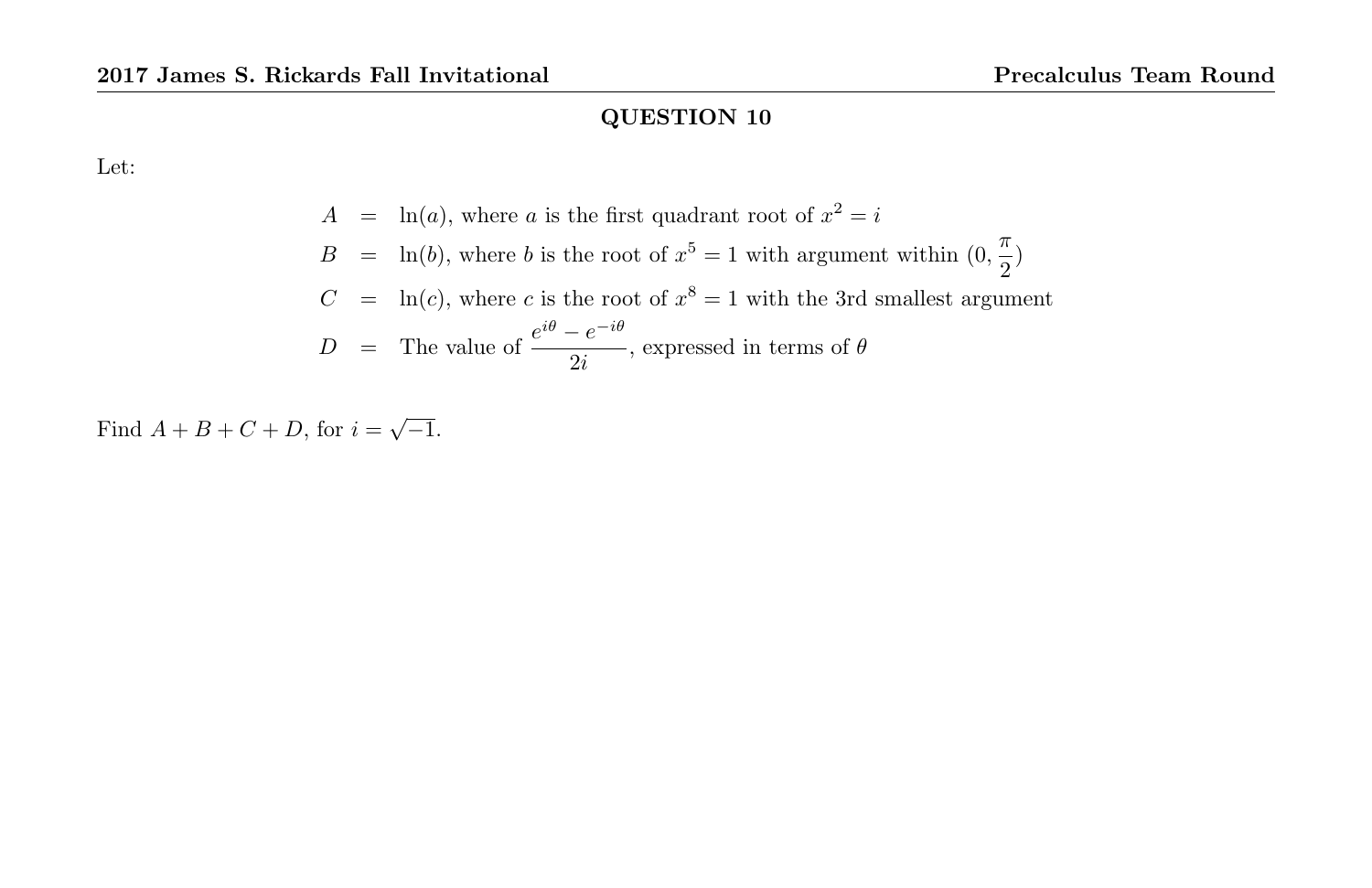Beginning with an initial value of 0, add the value of each true statement and subtract the value of each false statement below to find the final answer.

- (4) In a cyclic quadrilateral, the sine of opposite angles are always equal.
- (6) In a cyclic quadrilateral, the cosine of opposite angles sum to 0.
- $(-5)$  A singular matrix has a determinant of 1.
- (12) If U, V, and W are three-dimensional vectors and  $\times$  denotes the cross product,  $U\times (V+W) = (U\times V)+(U\times W)$ .
- (1) A continuous function is either always increasing or always decreasing.
- (-14) The amplitude of the graph of  $y = 3\sqrt{7}\sin(7x) 6$  $\sqrt{7}\cos(7x)$  is  $3\sqrt{14}$ .
- (-10) A Gaussian Integer is a complex number  $z = a + bi$  such that a and b are both integers.
- (2017) The probability that  $f(x) = 4$  given the function  $f(x) = x^2$  when x is chosen from the interval  $[-4, 4]$  is  $\frac{2}{9}$ .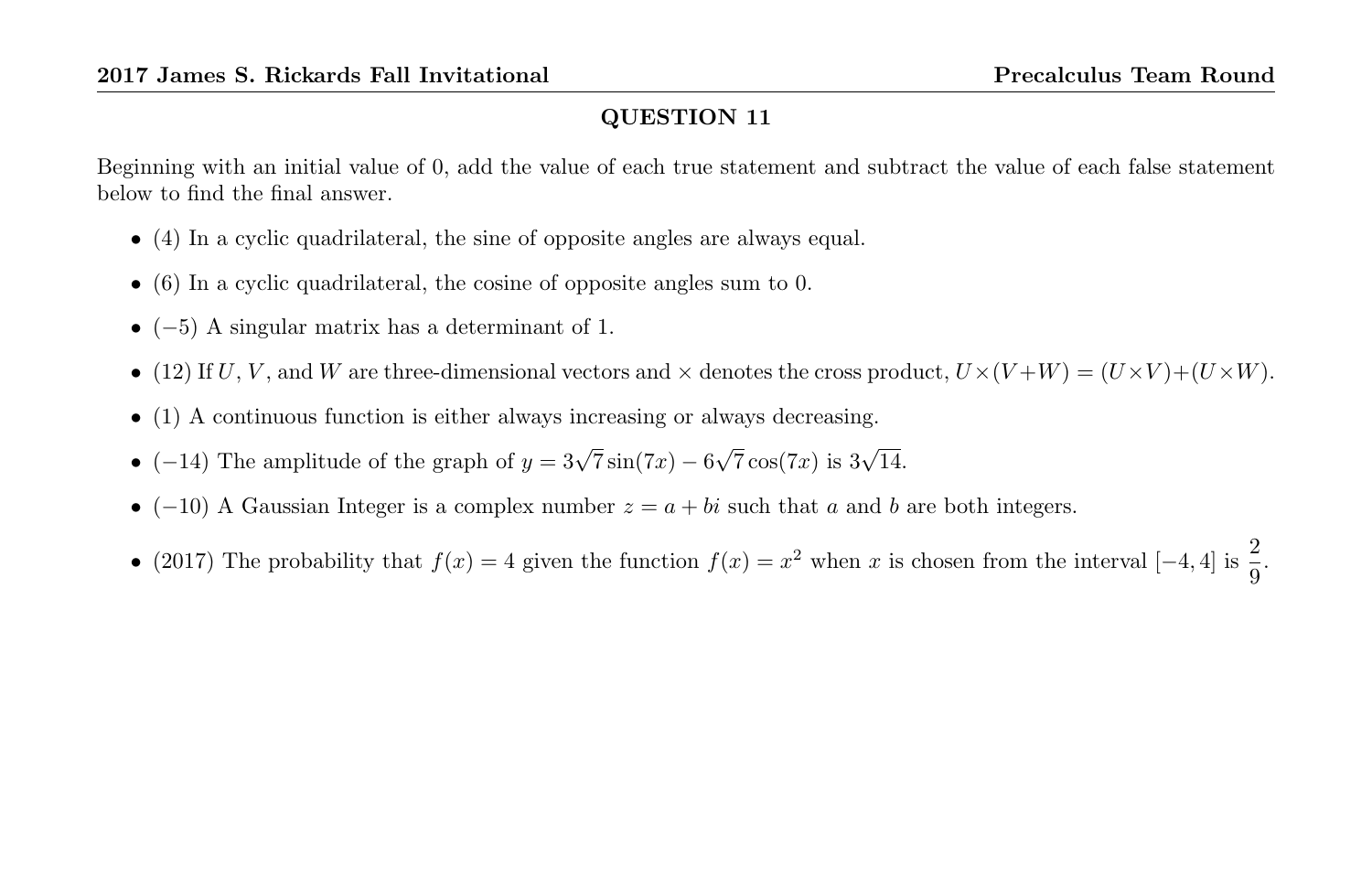Let:

- $A =$ The vector resulting from  $< 3, 6, 2 > + < 2, 6, 1 >$
- B = The vector resulting from  $< 3, 6, 2 > < 2, 6, 1 >$
- $C$  = The vector resulting from  $< 3, 6, 2 > \times < 2, 6, 1 >$
- D = The value of  $< 3, 6, 2 > \bullet < 2, 6, 1 >$

Find the sum of the components of  $A + DB + C$ .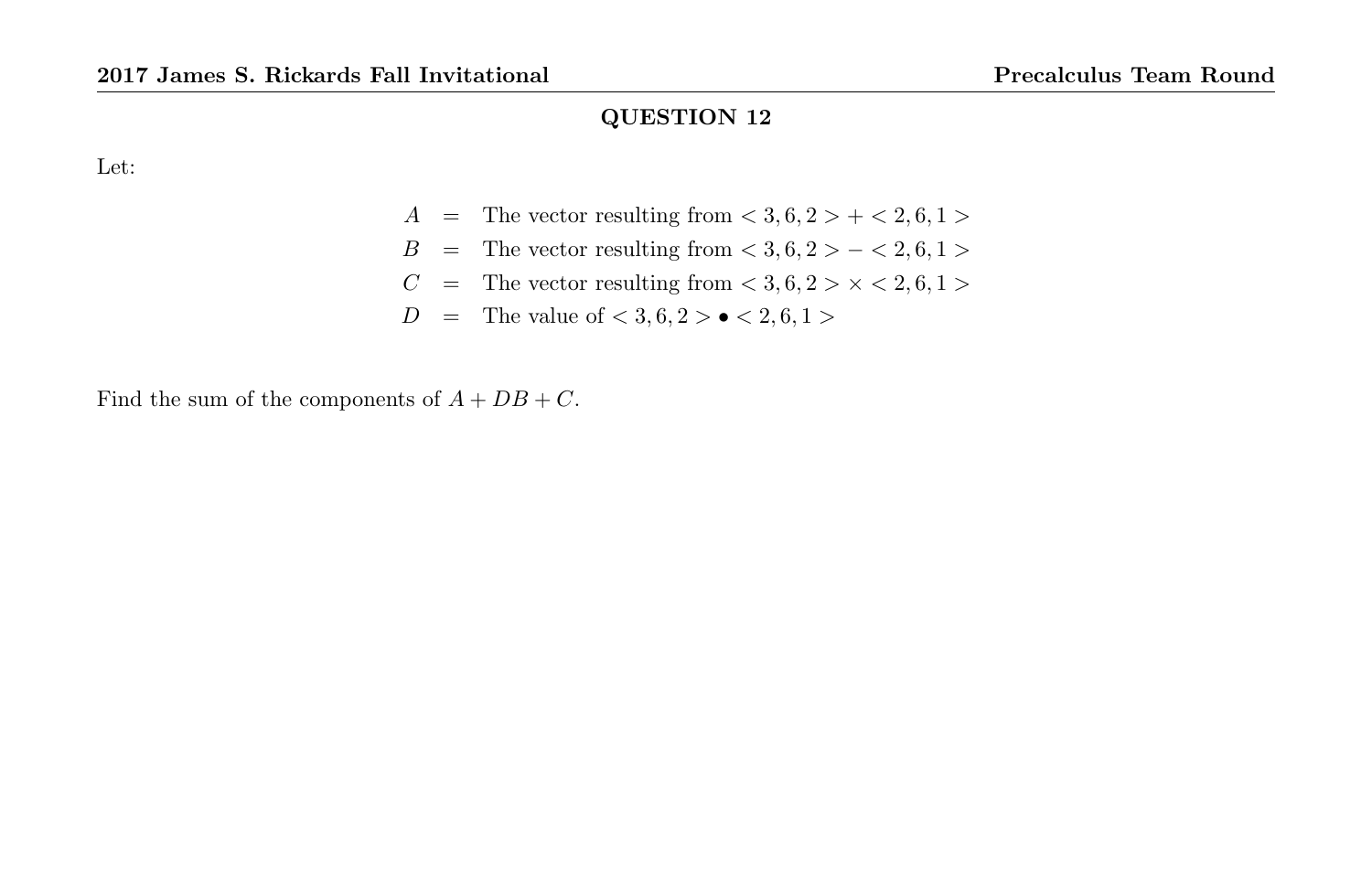Joshua has two urns. In one urn there are eight green marbles, three red marbles, and four blue marbles. In a second urn there are five yellow marbles, six red marbles, and nine blue marbles. Joshua randomly selects an urn and randomly draws a marble from it. If Joshua drew a red marble, what is the probability that the urn he drew from was the first urn?